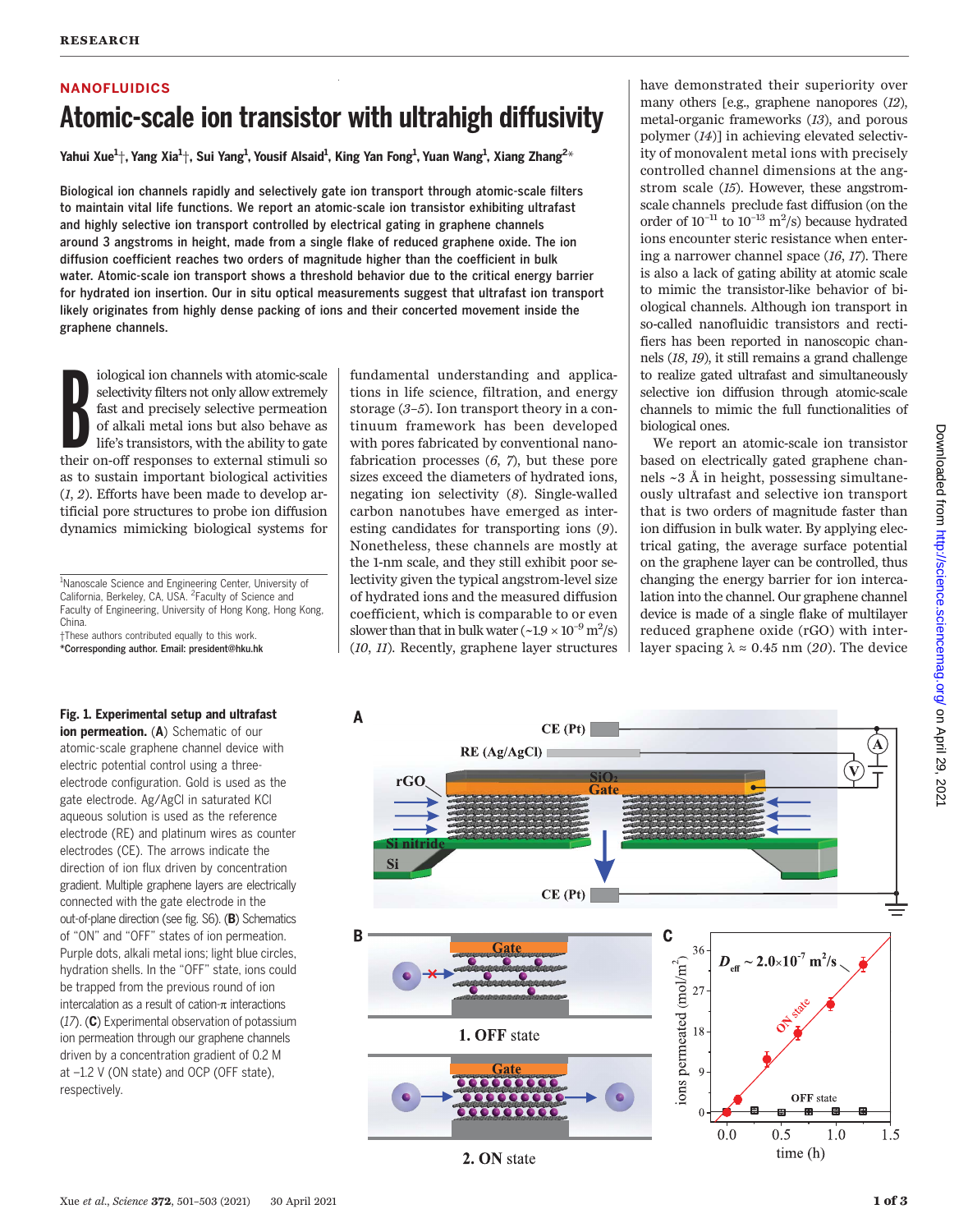Fig. 2. Electrically controlled ion permeation.

(A) Potassium ion permeation through atomicscale graphene channels of thickness  $t = 25$  nm, driven by a concentration gradient of 0.2 M and at different electric potentials. Symbols are experimental data; lines are linear fittings. (B) Permeation rate as a function of applied electric potential. Orange dots correspond to the experimental data in (A), obtained by the slopes of best linear fittings. Other symbols are data from two control experiments to exclude the leakage effect from the interfaces of the rGO flake with the silicon nitride substrate and the metal electrode, respectively (20). (C and D) Potential control scheme (C) and ON-OFF responses (D) of ion permeation with switching potential between –1.2 V and OCP.



is supported on a free-standing silicon nitride membrane with a rectangular hole for ion flow and clamped with gate electrode and insulation layers for electric potential control (Fig. 1A). This configuration offers the advantages of intact layer structures (with diminished pinholes and defects relative to self-assembled graphene oxide laminates) for fundamental property investigation while preserving flexibility for scaling-up fabrication. Such two-dimensional graphene channels are clipped into rectangular shapes with length  $L \approx 6 \mu m$  and width  $W \approx 20 \mu m$ to facilitate ion permeation. The whole device as a membrane is clamped between two reservoirs (referred to as feed and permeate compartments), which are filled with highly conductive alkaline buffer electrolytes that can negate the electrophoretic effect and establish a 0.2 M concentration gradient of investigated cations [see (20) for detailed discussion on the electrophoretic effect].

To explore the possibility of controllable ion permeation through our graphene channels, we probed potassium ion diffusion purely driven by a concentration gradient (20). Because the channel size is smaller than the hydration diameters of alkali metal ions, it creates an intrinsic energy barrier that forbids ion entry in the open-circuit condition, indicating the OFF state for ion permeation (Fig. 1B, top). The electrical potential is applied to mimic the electric charge on the walls of biological channels. In this scenario, the hydration shell can be distorted or partially stripped off to

overcome the ion-entry energy barrier, enabling ion intercalation as capacitive charge (21). Beyond a percolation threshold as the intercalated ions accumulate inside the channels, permeable ion transport is initialized, indicating the ON state of ion permeation (Fig. 1B, bottom).

With this configuration, an ultrafast permeation of potassium ions is observed at –1.2 V (Fig. 1C, ON state), corresponding to a typical linear model driven by a concentration gradient and exhibiting an effective diffusion coefficient,  $D_{\text{eff}} \approx 2.0 \times 10^{-7} \text{ m}^2/\text{s}$ , within graphene channels whose height is comparable to the selectivity filter diameter of biological channels. This diffusion coefficient is two orders of magnitude higher than that in bulk water and surpasses the intrinsic diffusion coefficient observed in biological channels (20). In contrast, potassium ions show negligible diffusion at the open-circuit potential (OCP) because of the steric hindrance of large-sized hydrated ions (Fig. 1C, OFF state).

To gain more insight into the effect of pore surface charge on ion permeation through atomic-scale channels, we investigated the permeation results under different electric potentials (Fig. 2A). Driven by a concentration gradient, the linear increase of ion concentration with time and with applied electric potential is observed beyond a threshold potential (–1.0 to –1.2 V). The higher the electric potential, the stronger the ion permeation. This suggests increased ion intercalation into atomic-scale graphene channels under strong physical confinement with higher electrical driving force. Below the threshold (from OCP to –0.8 V), negligible change of ion permeation is observed. A plot of the potential-dependent permeation rate (Fig. 2B) shows that the threshold voltage behavior is evident, which indicates the onset electric potential to overcome the ionentry energy barrier. Experimental evaluation of the energy barrier reveals a value of ~24 kJ/ mol for potassium ions, which agrees reasonably well with predictions reported in the literature (15, 20, 22).

We further studied the switching capability of ionic permeation through the atomic-scale channels. We monitored the ion permeation by repeatedly switching the gate voltage below and beyond the threshold (Fig. 2C). It is seen that ion permeation happens linearly and rapidly with time at –1.2 V (beyond the threshold). When the potential is switched to OCP (below the threshold), the permeation immediately stops (Fig. 2D). This ON-OFF switchable sequence is repeatable over several cycles.

We explored the ion intercalation and packing density inside the channels under different electric potentials. Because the electronic structure of a material strongly affects its optical properties, we explored the intercalated charge density in our atomic-scale graphene channels by in situ optical reflection measurements (20). We observed enhanced optical reflection with respect to the open-circuit condition in the spectrum region from 450 to 900 nm beyond a threshold voltage (Fig. 3A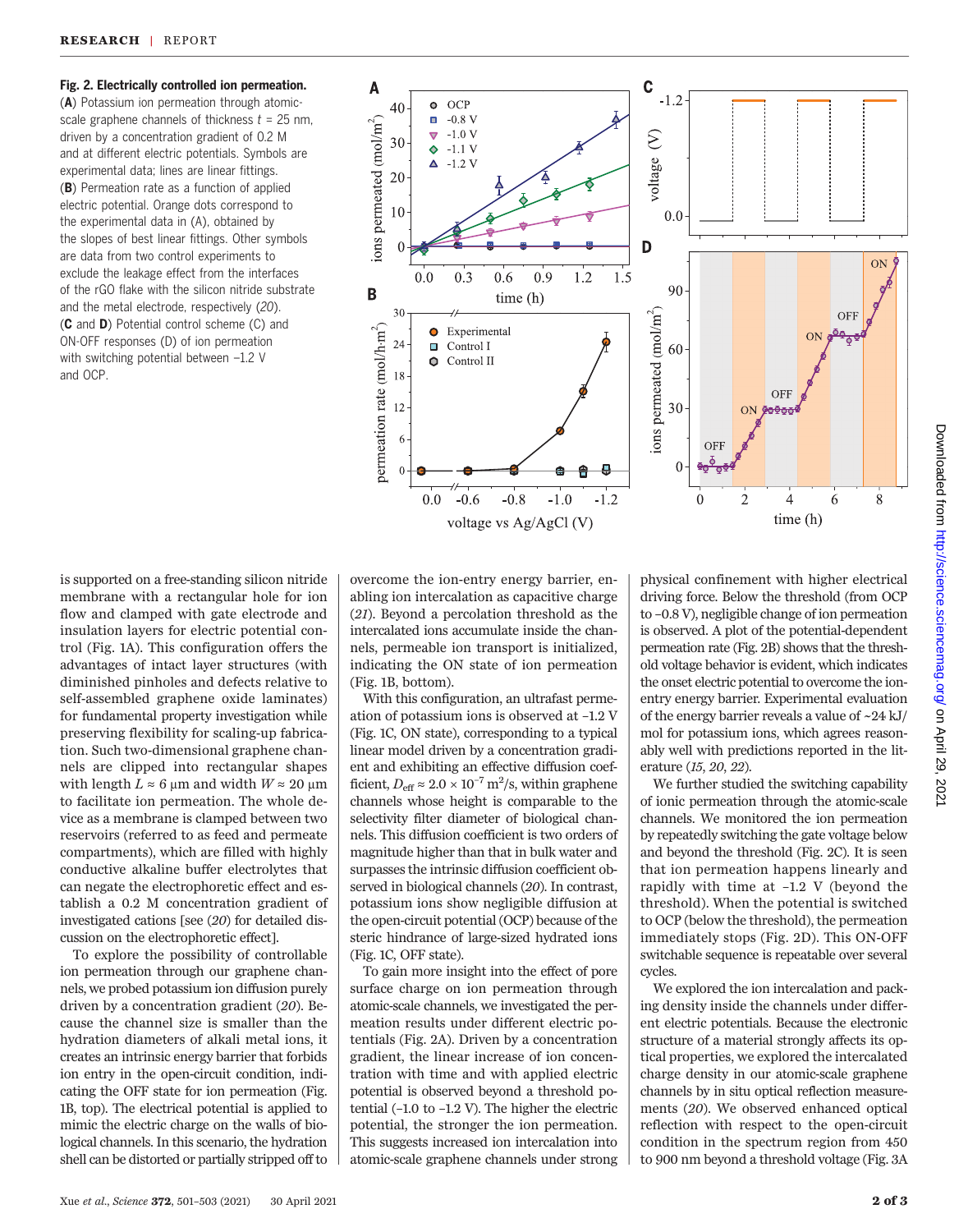Fig. 3. Charge intercalation and ionic selectivity. (A) Relative optical reflection change induced by charge intercalation as a function of electric potential at wavelengths of 500, 600, 700, and 800 nm.  $R_0$  is reflection

intensity at OCP, and  $\Delta R$  is relative change at different potential. Inset: schematic experimental setup for in situ optical reflection measurements. (B) Comparison of permeation rates of Li<sup>+</sup>, K<sup>+</sup>, and Cs<sup>+</sup> ions in atomicscale graphene channels at –1.0, –1.1, and –1.2 V.

and fig. S14), consistent with our potentialdependent ion diffusion measurements. Such observation is attributed to the doping level increase as ions intercalate into the graphene channels. We modeled the optical reflection measurements by approximating the optical property of rGO with Fermi level–dependent multiple graphene layers (20). The modeling results capture well the overall trend of optical reflection change (fig. S16), revealing a charge density on the order of  $1.8 \times 10^{14}$  cm<sup>-2</sup> at –1.2 V. Such a charge density is quite high and compares well with the measurements in the electrochemical charging of bilayer graphene (23) and ultrathin graphite (24).

We further probed how ion packing density promotes ultrafast ion diffusion. Note that ultimate confinement largely reduces the dielectric constant of aqueous solutions (25). The high packing density of charges observed in our graphene channels could impart strong Coulomb interaction among adjacent ions and promote their concerted movement with decreasing energy barrier (26, 27). We adopted a mean-field theoretical model to correlate the dependence of the effective ion diffusion coefficient on the charge density and their mutual interactions (20). For a charge density of  $1.8 \times 10^{14}$  cm<sup>-2</sup>, the model yields an enhancement of the diffusion coefficient from 1.9  $\times$  10<sup>-9</sup> m<sup>2</sup>/s to ~0.8  $\times$  $10^{-7}$  m<sup>2</sup>/s, which reasonably agrees with our experimental results. The accelerated diffusion dynamics can be understood in terms of Coulomb interaction–induced concerted ion movement (27, 28). The theoretical underestimation may be caused by uncertainty due to modeling assumptions and the omission of factors such as the low friction of graphene surfaces (29) and phonon-enhanced ion diffusion (30).

Elevated selectivity of monovalent metal ions is also observed in our atomic-size graphene channels. To reasonably compare the permeation rates of different alkali metal ions, we filled the feed compartment with a mixture of LiCl, KCl, and CsCl, 0.2 M each in the same



solution. Fig. 3B shows the permeation rates of different cations in a potential range from –1.0 to –1.2 V (see also fig. S17). A selection ratio of  $K^+/Li^+$  as high as 9.0 is achieved at –1.0 V. The overall permeation rates increase with the electric potential, consistent with the single–potassium ion measurements in Fig. 2A. It is also interesting to observe a constant selection sequence in the studied potential range—that is,  $K^+ > Cs^+ > Li^+$ which resembles the selection sequence of biological potassium channels. This implies a controlling mechanism combined with ion dehydration and electrostatic interaction with ion-binding sites in our charged graphene channels (31), in contrast to previous artificial channels (13, 14).

Our atomic-scale ionic transistors can switch ion transport effectively and selectively. The ultrahigh ion diffusivity is explained by their dense packing and resultant concerted movement. The reversible and switchable ion permeation is attributed to the steric ion-entry energy barrier overcome by applied electrical potential. The synergetic contribution of atomicscale confinement and surface potential renders the ion transport highly selective. This demonstration not only provides fundamental understanding of fast ion sieving in biological systems but also leads to highly controllable and ultrafast ion transport of relevance to ion batteries, seawater desalination, and medical dialysis.

#### REFERENCES AND NOTES

- 1. B. Eisenberg, Fluct. Noise Lett. 11, 1240001 (2012).
- 2. F. J. Sigworth, Nature 423, 21–22 (2003).
- 3. J. C. T. Eijkel, A. van den Berg, Microfluid. Nanofluidics 1, 249–267 (2005).
- 4. J. R. Werber, C. O. Osuji, M. Elimelech, Nat. Rev. Mater. 1, 16018 (2016).
- 5. C. C. Chen, L. Fu, J. Maier, Nature 536, 159–164 (2016).
- 6. C. Duan, A. Majumdar, Nat. Nanotechnol. 5, 848–852 (2010).
- 7. C. Dekker, Nat. Nanotechnol. 2, 209–215 (2007).
- 8. H. B. Park, J. Kamcev, L. M. Robeson, M. Elimelech,
- B. D. Freeman, Science 356, eaab0530 (2017).
- 9. J. Geng et al., Nature 514, 612-615 (2014).
- 10. F. Fornasiero et al., Proc. Natl. Acad. Sci. U.S.A. 105, 17250–17255 (2008).
- 11. J. Wu, K. Gerstandt, H. Zhang, J. Liu, B. J. Hinds, Nat. Nanotechnol. 7, 133–139 (2012).
- 12. R. C. Rollings, A. T. Kuan, J. A. Golovchenko, Nat. Commun. 7, 11408 (2016).
- 13. H. Zhang et al., Sci. Adv. 4, eaaq0066 (2018).
- 14. P. Wang et al., Nat. Commun. 9, 569 (2018).
- 15. J. Abraham et al., Nat. Nanotechnol. 12, 546–550 (2017).
- 16. A. Esfandiar et al., Science 358, 511–513 (2017).
- 17. L. Chen et al., Nature 550, 380-383 (2017).
- 18. R. Karnik et al., Nano Lett. 5, 943–948 (2005).
- 19. L. Cantley et al., Nanoscale 11, 9856–9861 (2019).
- 20. See supplementary materials.
- 21. M. M. Hantel, T. Kaspar, R. Nesper, A. Wokaun, R. Kotz, Electrochem. Commun. 13, 90–92 (2011).
- 22. Y. Yu et al., Nanoscale 11, 8449–8457 (2019).
- 23. M. Kühne et al., Nat. Nanotechnol. 12, 895–900 (2017). 24. W. Bao et al., Nat. Commun. 5, 4224 (2014).
- 25. L. Fumagalli et al., Science 360, 1339–1342 (2018).
- 26. D. A. Köpfer et al., Science 346, 352–355 (2014).
- 27. S. Kondrat, P. Wu, R. Qiao, A. A. Kornyshev, Nat. Mater. 13, 387–393 (2014).
- 28. X. He, Y. Zhu, Y. Mo, Nat. Commun. 8, 15893 (2017).
- 29. T. Mouterde et al., Nature 567, 87–90 (2019).
- 30. S. Muy et al., Energy Environ. Sci. 11, 850–859 (2018).
- 31. B. Hille, Ionic Channels in Excitable Membranes (Sinauer, ed. 2, 1992).

## ACKNOWLEDGMENTS

Funding: Supported by King Abdullah University of Science and Technology (KAUST) Office of Sponsored Research award OSR-2016-CRG5-2996. Author contributions: X.Z. conceived the project and guided the research; Y. Xue designed and conducted the permeation experiments; Y. Xia and Y. Xue fabricated the devices and, with assistance from S.Y., performed the optical measurements and modeling; Y.A. performed sample characterization by XRD; K.Y.F. assisted with building the experimental setup; Y. Xue, Y. Xia, S.Y., and X.Z. wrote and revised the paper with inputs from all authors. Competing interests: The authors declare no competing interests. Data and materials availability: All data needed to evaluate the conclusions in the paper are present in the paper and the supplementary materials.

#### SUPPLEMENTARY MATERIALS

[science.sciencemag.org/content/372/6541/501/suppl/DC1](https://science.sciencemag.org/content/372/6541/501/suppl/DC1) Materials and Methods Figs. S1 to S17 References (32–46)

28 February 2020; accepted 5 March 2021 10.1126/science.abb5144

on April 29, 2021 <http://science.sciencemag.org/> Downloaded from

Downloaded from http://science.sciencemag.org/ on April 29, 202